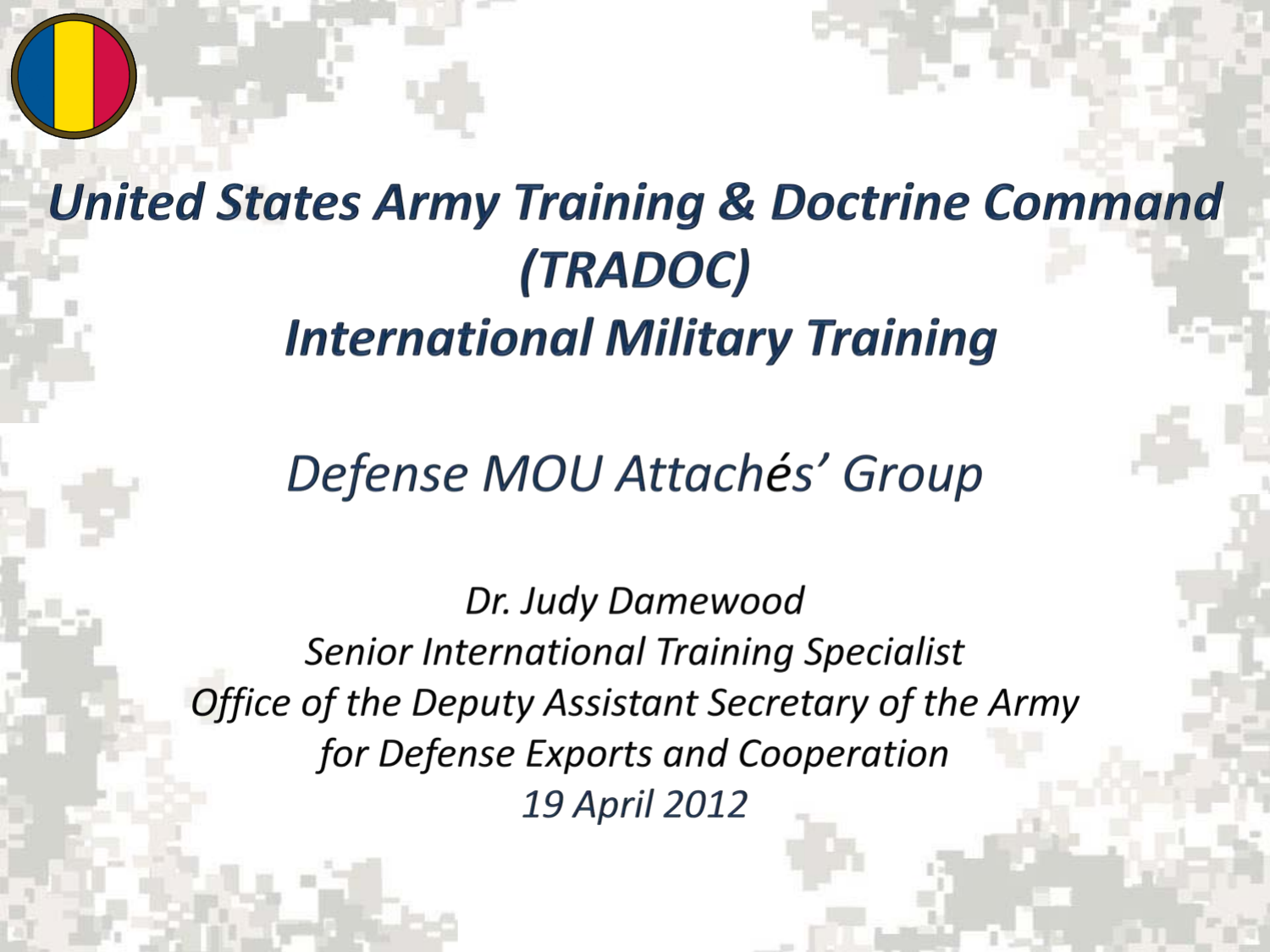# *TRADOC Mission*

Training and Doctrine Command develops, educates and trains Soldiers, civilians, and leaders; supports unit training; and designs, builds and integrates a versatile mix of capabilities, formations, and equipment to strengthen the U.S. Army as America's Force of Decisive Action.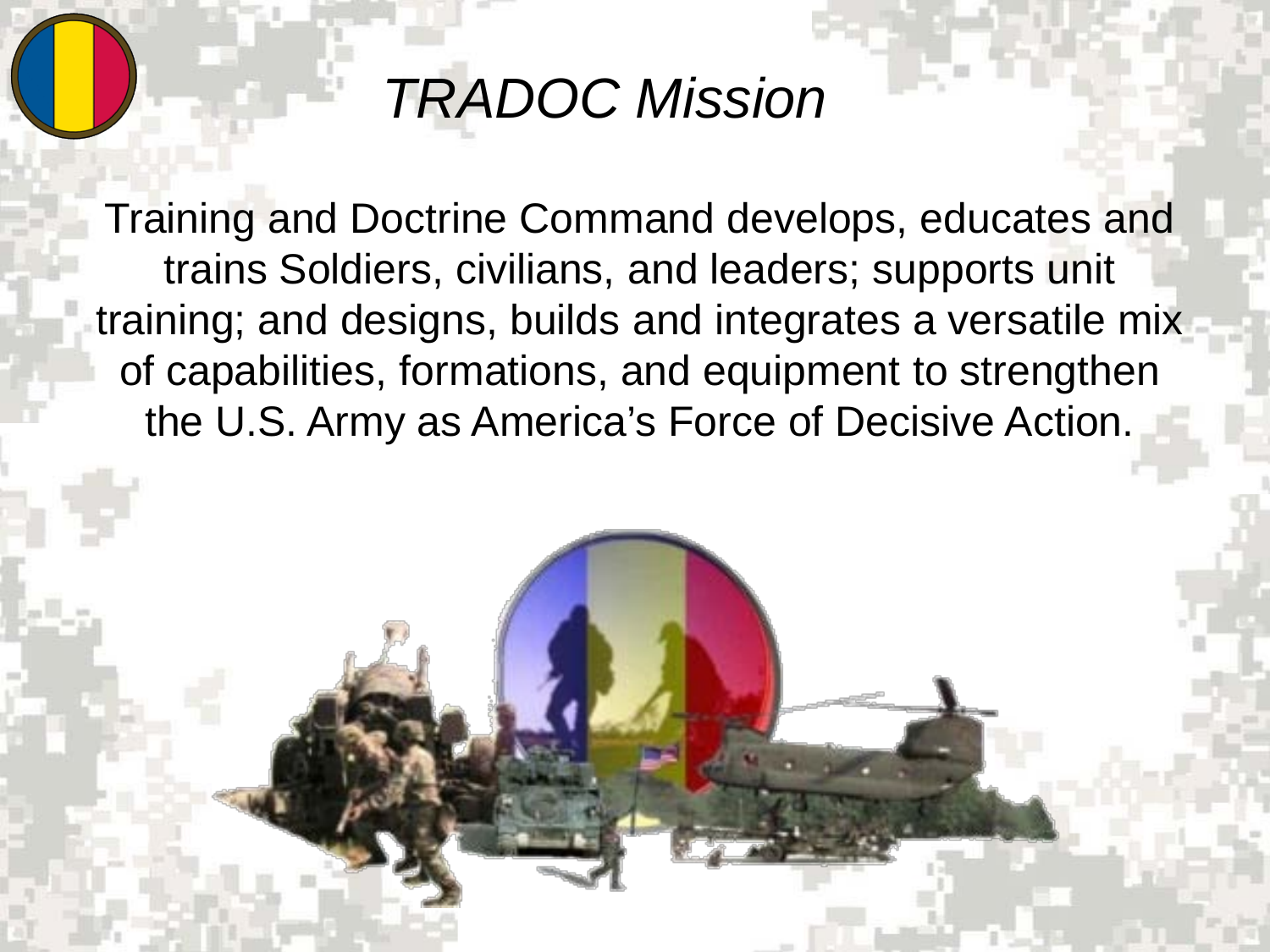# *U.S. Army--Where TRADOC Fits*

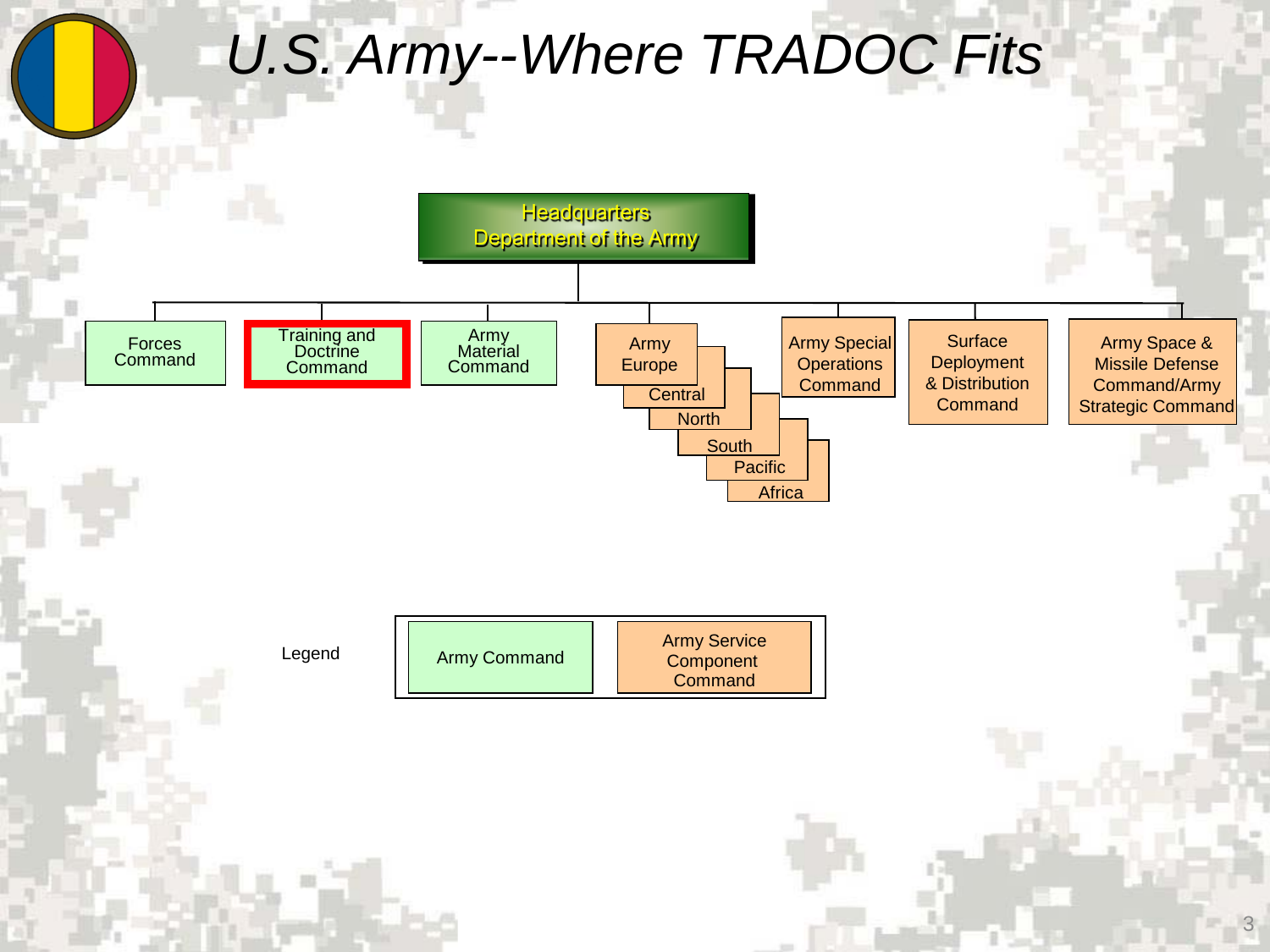# *TRADOC G-3/5/7--Where SATFA Fits*

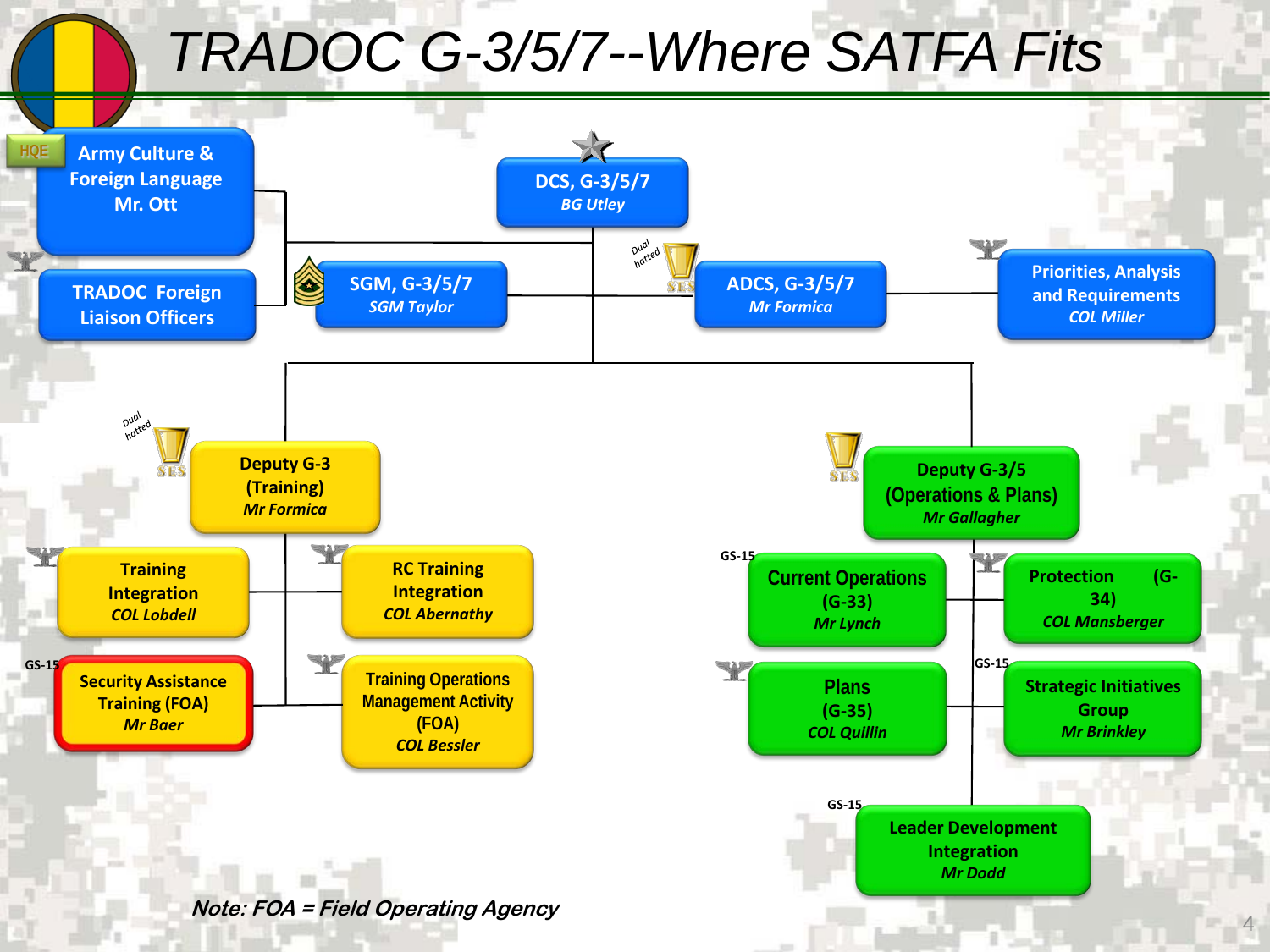# *SATFA Mission*

SATFA arranges Army institutional training solutions for international military training/Professional Military Education requirements from Geographic Combatant Commands/Army Service Component Commands/HQDA/Country, authorized & funded under Security Assistance and selected Building Partner Capacity (BPC) programs, to include:

- Foreign Military Sales (FMS) [T22]
- Foreign Military Financing (FMF) [T22)
- International Military Education & Training (IMET) [T22]
- DoD Counternarcotics Program (CNP) [T10]
- DoD Combating Terrorism Fellowship Program (CTFP) [T10]
- DoD Section 1206 (Train & Equip) [T10]

Plan, coordinate and execute within established Army Training Requirements and Resourcing Policy and Processes:

- AR 12-1: Army Security Assistance, Training and Export Policy; SA Roles & Responsibilities
- AR 12-15: Joint Security Cooperation Education and Training Regulation (JSCET)
- DA Pam 12-1: Security Assistance Procedures and Operations

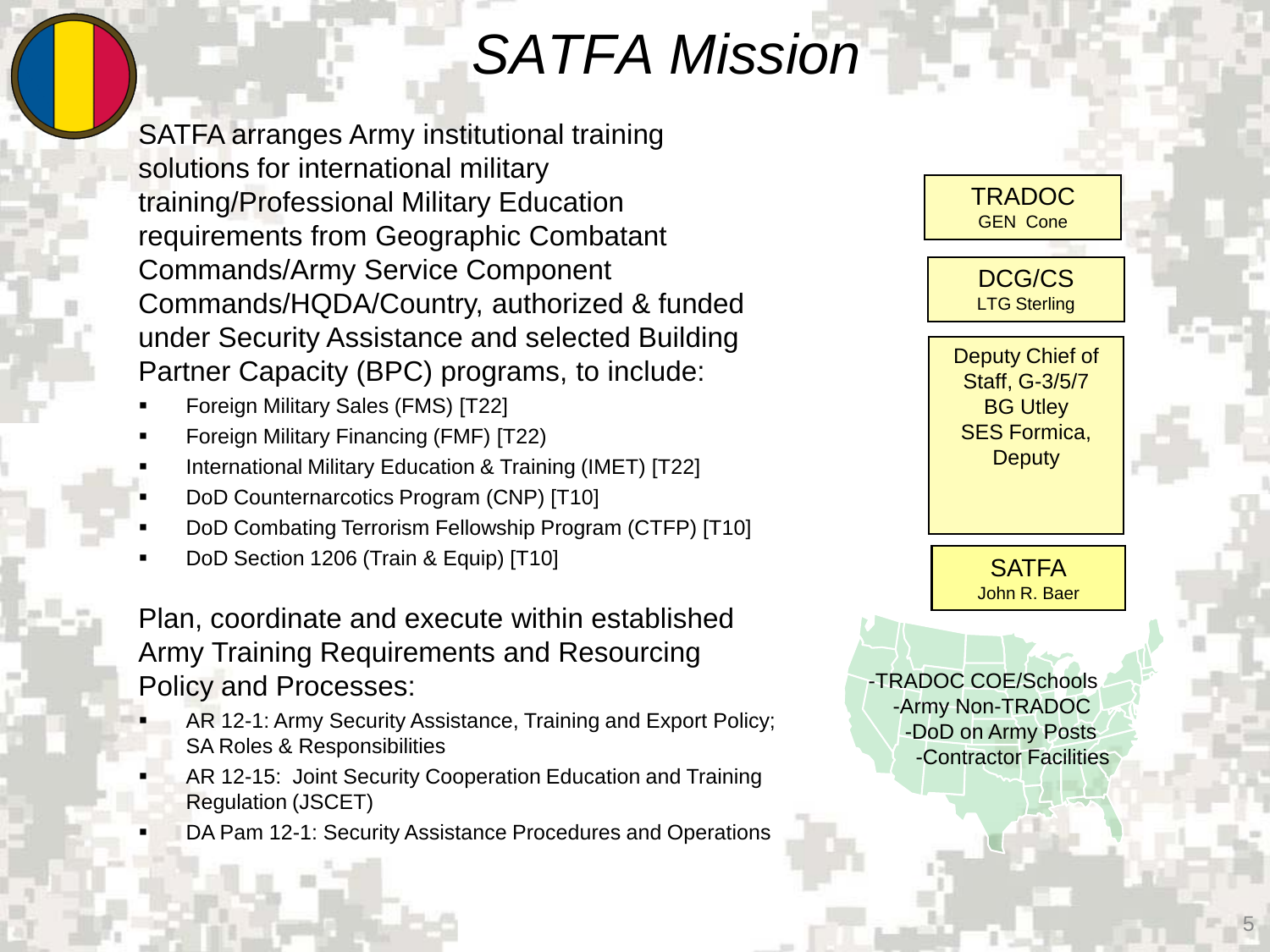# *How the Training Process Works*

Training/Professional Military Education Requirements

Army Training Rqmts Resource System (ATRRS)

SATFA with **School** 

Security Cooperation Officer (SCO) in **Country** 

SATFA/School

- DoD/Combatant Command/Country Team—to Army-managed Schools
- Each Program works slightly differently(FMS, IMET, CTFP, CNP…)
- Course Timeframe Number AND Program/Funding
- Long Term = Army determines requirements several years out
- Near Term = Changes can be made within the current year
- Emergency = Unique requirements may be accommodated
- Course List = Prerequisites-Requirements, Disclosure & Approval
- Tuition/Course Pricing (Annual)
- International Military Student Officer (IMSO) Manning & Operations
- Unique training requirements
- Student Identification and Screening
- Verification of Medical Coverage
- SCO Certification = Signed Invitational Travel Order (ITO)
- In Country Pre-departure Preparation
- Sends Reimbursement to School
- Trains/Educates International Military Student (IMS)
- Executes Training **1996** Trainis Educates International Military Statent (1885)<br> **Executes Training 1996** Conducts Field Studies Program (FSP) Frovides "real life" view
	- Provides Life Support
	- Sends Academic Report to SCO

**of U.S. society and institutions outside the classroom + Sponsorship**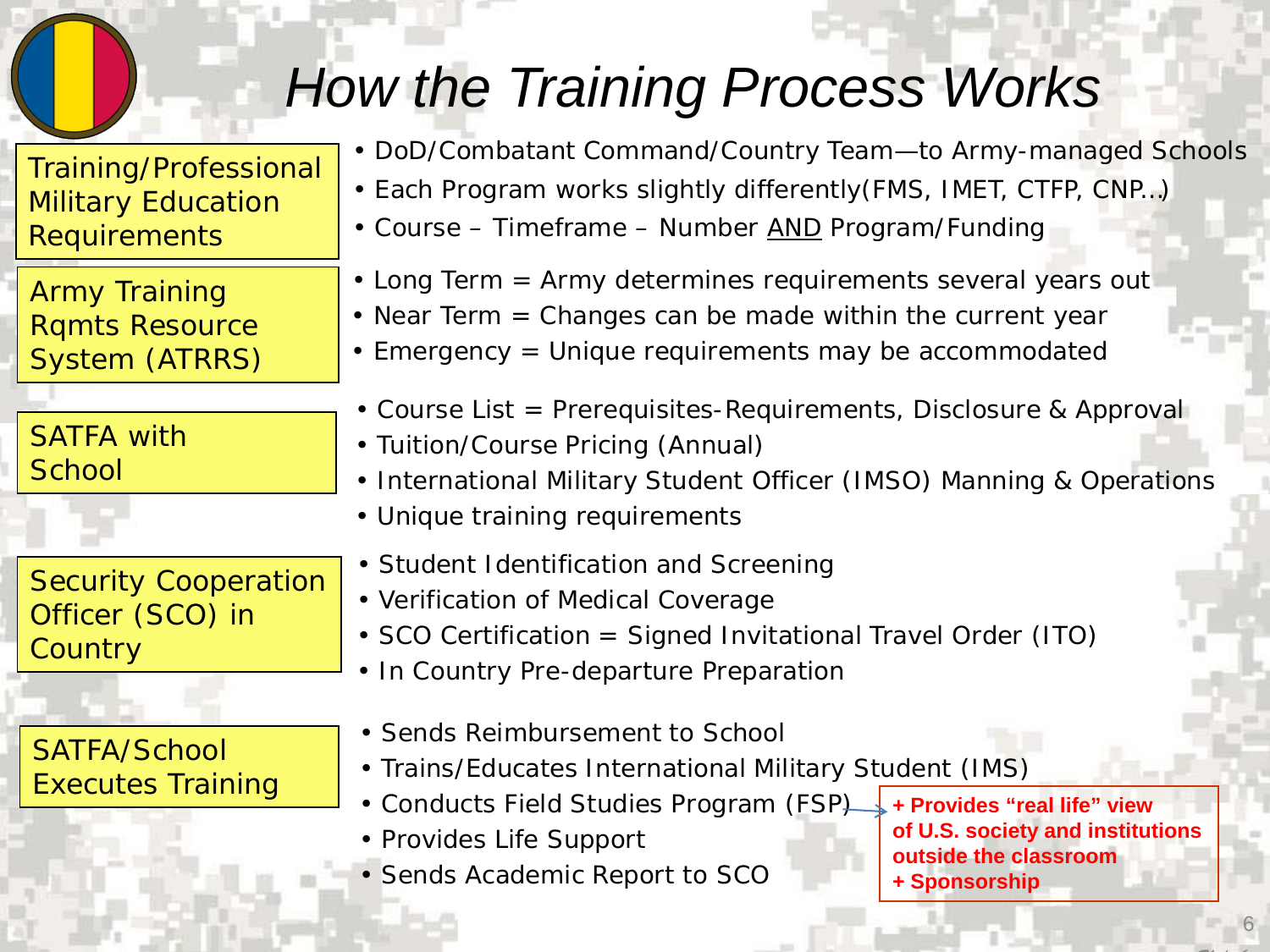# *U.S Army Centers of Excellence (COE)*

- Maneuver COE: Infantry, Armor
- Aviation COE: Aviation & Aviation Logistics
- Sustainment COE: Army Logistics University, Transportation, Quartermaster, Ordnance, Soldier Support **Institute**
- Fires COE: Air Defense Artillery, Field Artillery
- Intelligence COE: Military Intelligence
- Maneuver Support COE: Military Police, Chemical, **Engineer**

7

• Signal COE: Signal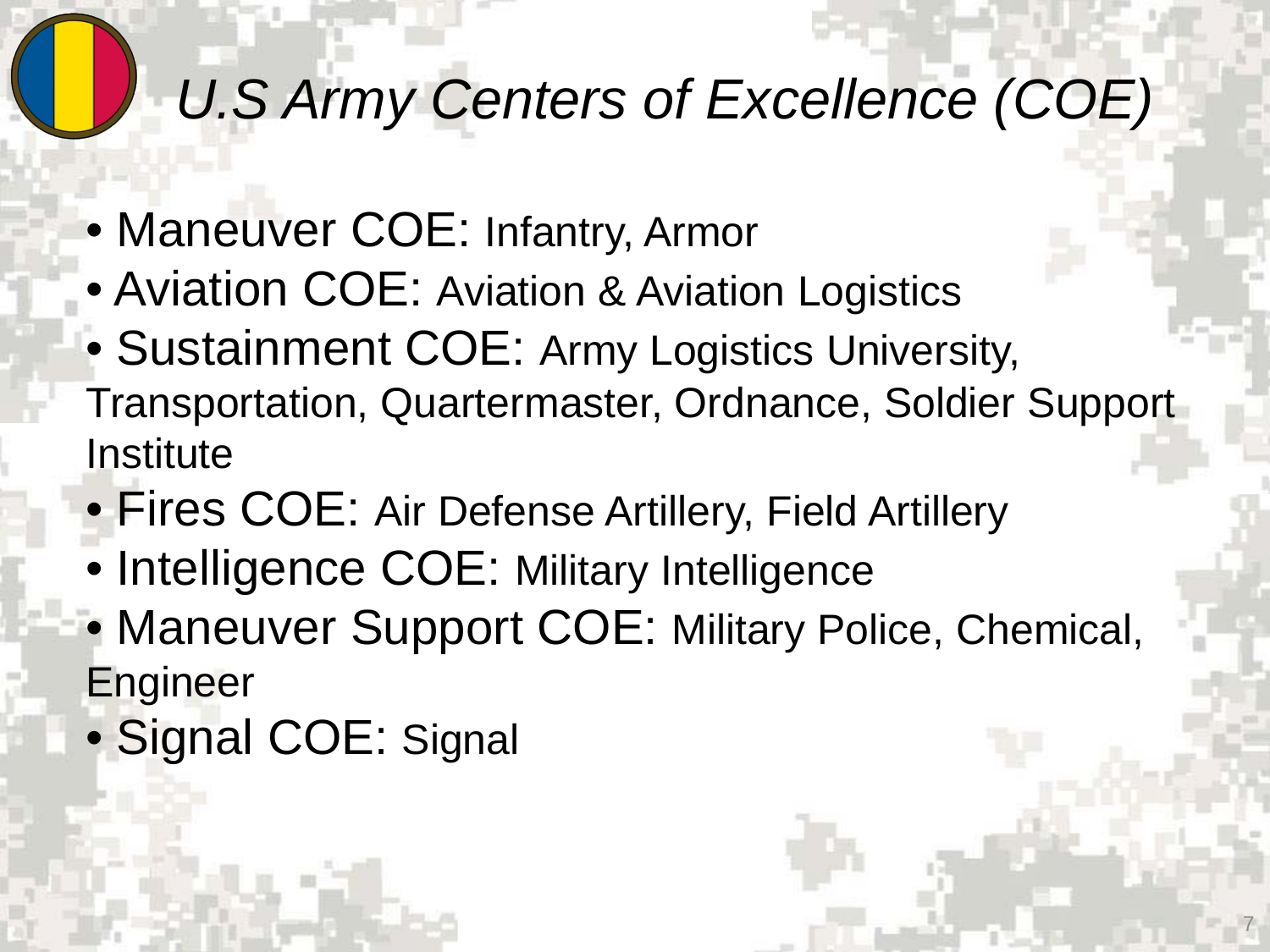# *Types of Security Assistance Training*

- Professional Military Education
- Officer Management Related Training
- Officer Postgraduate Training
- Flight Training
- Technical Operations, Maintenance, Medical and Enlisted Training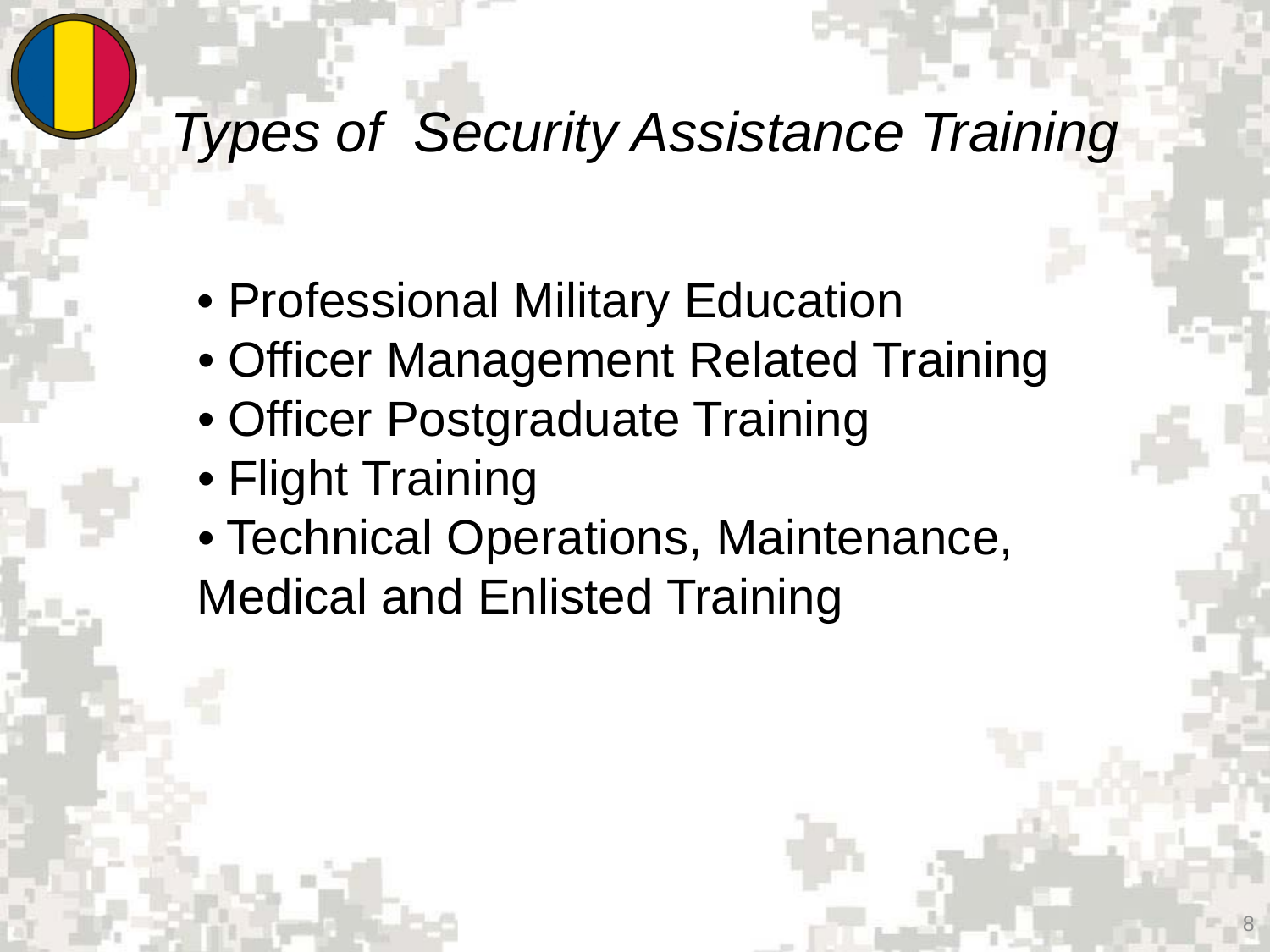# *Professional Military Education*

### • Officer Education & Training

- Senior Level: National Defense University (ICAF-22 seats; NWC-34 seats)
- Army War College (80 seats)
- Mid-Level: Intermediate Leader Education (ILE) (120 seats-70 for June; 50 for January)
- Company Level: Captain Career Courses
- Basic Level Basic Officer Leader Courses
- Non-Commissioned Officer (NCO) Education & **Training** 
	- Senior Level NCO: Sergeants Major Course (45 seats)
	- Mid-Level: Senior Leader Course
	- Mid-Level: Advanced Leader Course
	- Basic Level: Warrior Leader Course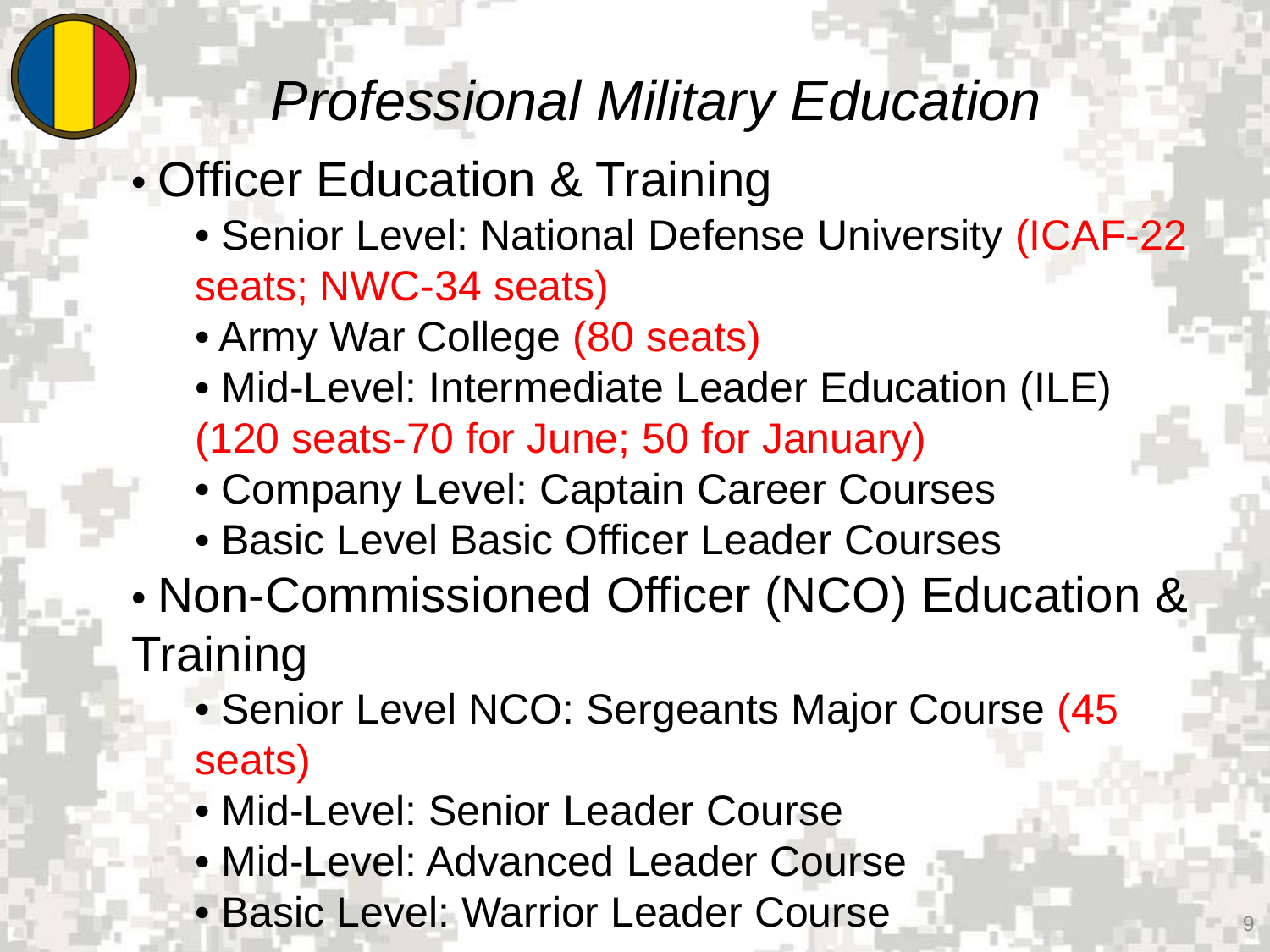#### *Professional Military Education (PME) Exchange Program*

SAMM C10.7.8.1. FAA, Section 544 - Exchange Training. FAA, section 544 (reference (b)) authorizes reciprocal PME exchanges. The President may provide for the attendance of foreign military personnel at PME institutions in the United States without charge, if such attendance is part of an international agreement. These international agreements provide for the exchange of students on a one-for-one reciprocal basis each fiscal year between the two military Services participating in the exchange.

| EXCHANGE OF PROFESSIONAL MILITARY EDUCATION (PME) EXCHANGE AGREEMENTS (as of April 2012) |                  |                  |                   |                          |              |              |                                                                                                                         |
|------------------------------------------------------------------------------------------|------------------|------------------|-------------------|--------------------------|--------------|--------------|-------------------------------------------------------------------------------------------------------------------------|
|                                                                                          | <b>DATE</b>      |                  |                   |                          |              |              |                                                                                                                         |
|                                                                                          | <b>UMBRELLA</b>  |                  |                   |                          |              | <b>SGTs</b>  |                                                                                                                         |
|                                                                                          | <b>MOA/AMEND</b> | <b>DATE ARMY</b> |                   |                          | <b>Staff</b> | <b>Major</b> |                                                                                                                         |
|                                                                                          | <b>MENT</b>      | <b>APPENDIX</b>  | <b>DATE MOA</b>   | Army War College Academy |              |              |                                                                                                                         |
| <b>COUNTRY</b>                                                                           | <b>SIGNED</b>    | <b>SIGNED</b>    | <b>TERMINATES</b> | <b>College</b>           | (ILE)        | (SMA)        | <b>REMARKS</b>                                                                                                          |
| <b>Argentina</b>                                                                         | 23-Apr-08        | 30-Apr-09        | 22-Apr-18         | <b>YES</b>               | <b>YES</b>   | <b>YES</b>   |                                                                                                                         |
| <b>Australia</b>                                                                         | 15-Dec-11        | 19-Dec-11        | 14-Dec-21         | <b>YES</b>               | <b>YES</b>   | <b>NO</b>    | Agreement is for 2 students at<br>staff college level and 1 for war<br>college level each year                          |
| <b>Austria</b>                                                                           | $2$ -Jun-08      | 27-May-08        | 27-May-18         | <b>NO</b>                | <b>YES</b>   | <b>NO</b>    |                                                                                                                         |
| <b>Belgium</b>                                                                           | 8-Oct-07         | 19-May-11        | 8-Oct-17          | <b>NO</b>                | <b>YES</b>   | <b>NO</b>    |                                                                                                                         |
| <b>Ireland</b>                                                                           | 27-Nov-08        | 19-Mar-12        | 26-Nov-18         | <b>NO</b>                | <b>YES</b>   | <b>NO</b>    |                                                                                                                         |
| <b>Italy</b>                                                                             | 23-Oct-07        | $3 - Jun-11$     | 10-Nov-17         | <b>YES</b>               | <b>YES</b>   | <b>NO</b>    |                                                                                                                         |
| <b>Korea</b>                                                                             | 7-Dec-10         | 21-Dec-11        | 6-Dec-20          | <b>YES</b>               | <b>YES</b>   | <b>NO</b>    | Agreement specifies 2 US for 1<br>Korean student at staff college<br>level;1 for 1 exchange at the<br>war college level |
| <b>Norway</b>                                                                            | 19-Oct-07        | <b>NONE</b>      | 18-Oct-17         | <b>NO</b>                | <b>NO</b>    | <b>NO</b>    |                                                                                                                         |
| <b>Spain</b>                                                                             | 25-Jun-08        | <b>NONE</b>      | 24-Jun-18         | <b>NO</b>                | <b>NO</b>    | <b>NO</b>    | 目目                                                                                                                      |
|                                                                                          |                  |                  |                   |                          |              |              |                                                                                                                         |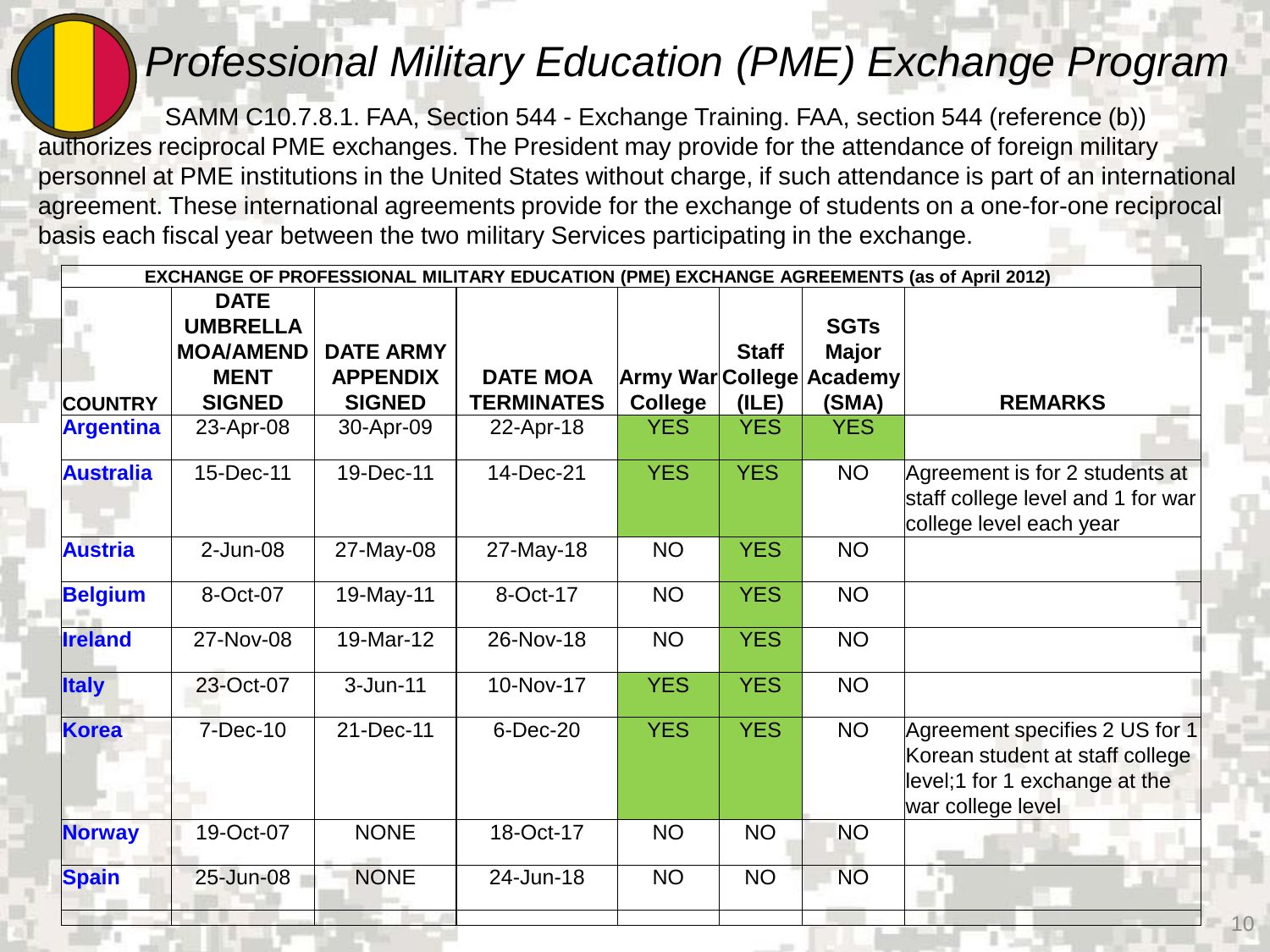#### *International Hall of Fame*

- National Defense University, Army War College, Command & General Staff College, Sergeants Major Academy
- Must serve as the senior officer in one of his nation's service components or hold highest command position
- Nomination to school by senior U.S. in-country Security Assistance representative or U.S. Combatant Commander
- Clearance process at HQDA; approval by Director of the Army Staff
- Induction ceremony at school or in absentia

*Honors international graduates who have attained, through military merit, the highest positions in their nation's armed forces, or who have held an equivalent position by rank or responsibility in a multinational organization.*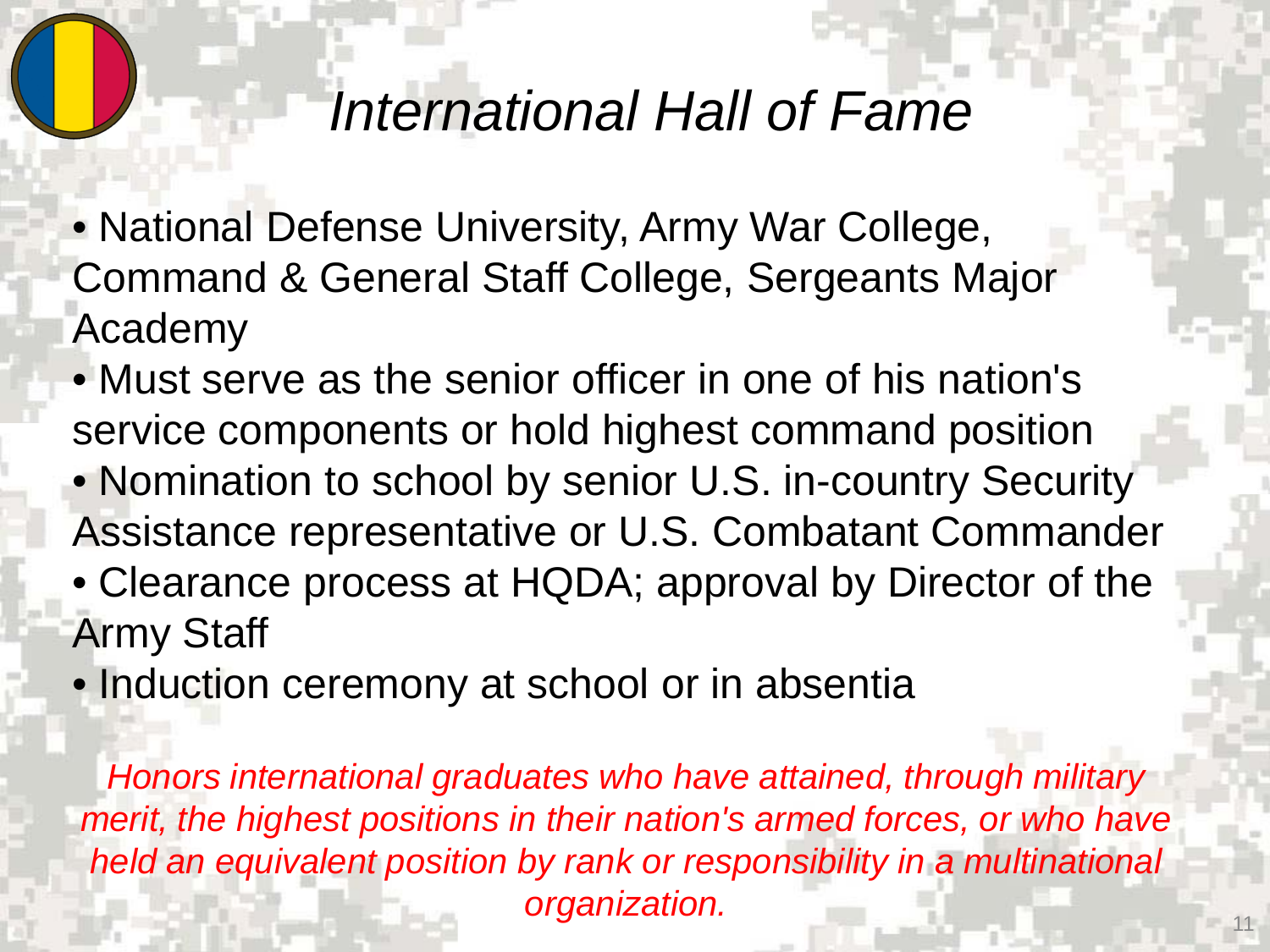## *Challenges*

- Constrained Courses
- Increased Costs of Training
- Medical Screening Issues (US forms, HIV test requirement)
- Medical Coverage Issues (differences between US and other Nations' health care systems)
- Security Assistance Teams (SAT) (long lead times for military personnel)
- Dependents (support issues)